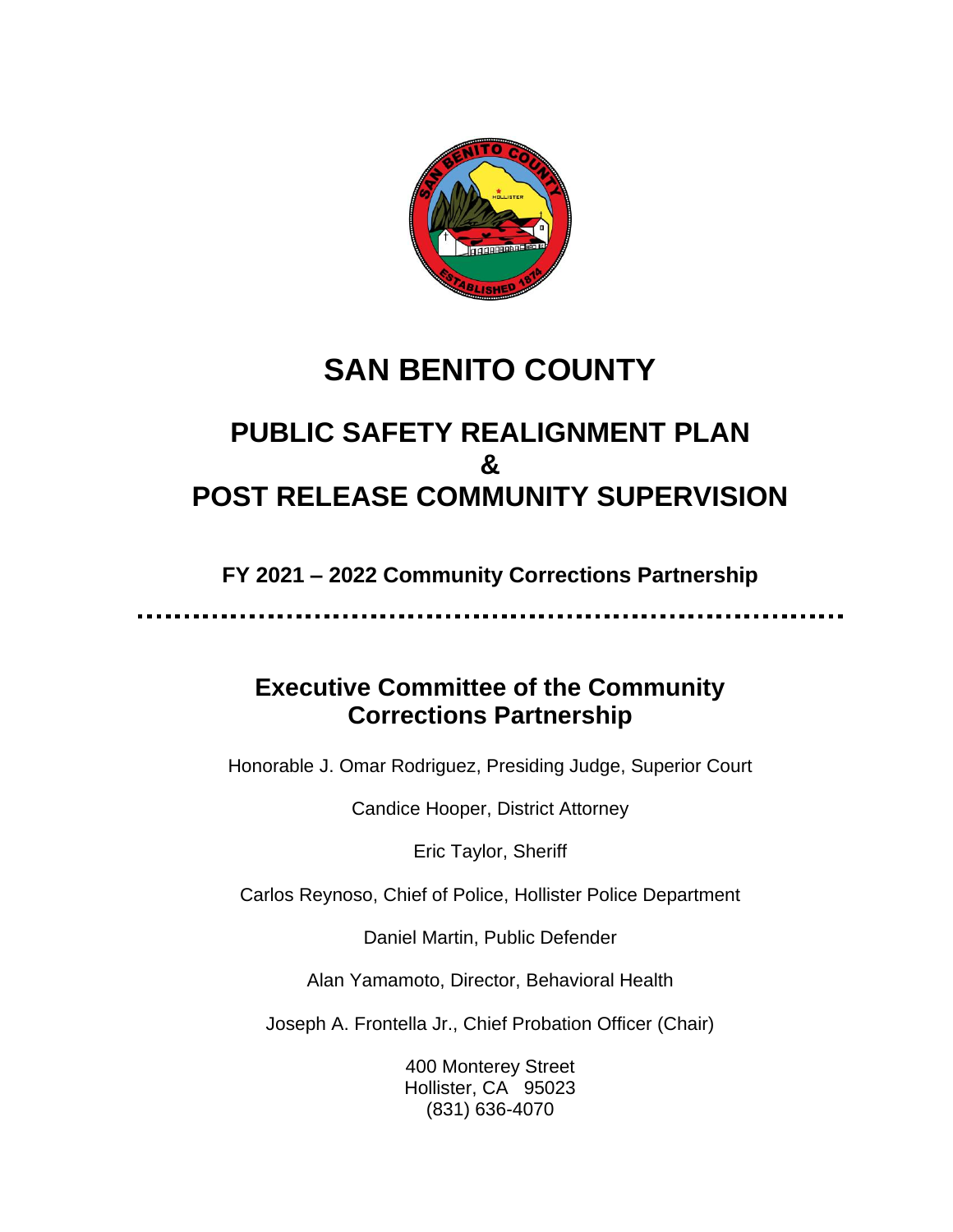## **Table of Contents**

| OVERVIEW OF 2011 PUBLIC SAFETY REALIGNMENT ACT (AB109) 4      |
|---------------------------------------------------------------|
|                                                               |
|                                                               |
| STRATEGIES FOR POST-RELEASE/MANDATORY SUPERVISION OFFENDERS8  |
| STRATEGIES TO MEET QUANTIFIABLE OBJECTIVES FOR AB109 GOALS 9  |
|                                                               |
| AB109 PUBLIC SAFETY REALIGNMENT - BUDGET FOR FY 2021-2022  13 |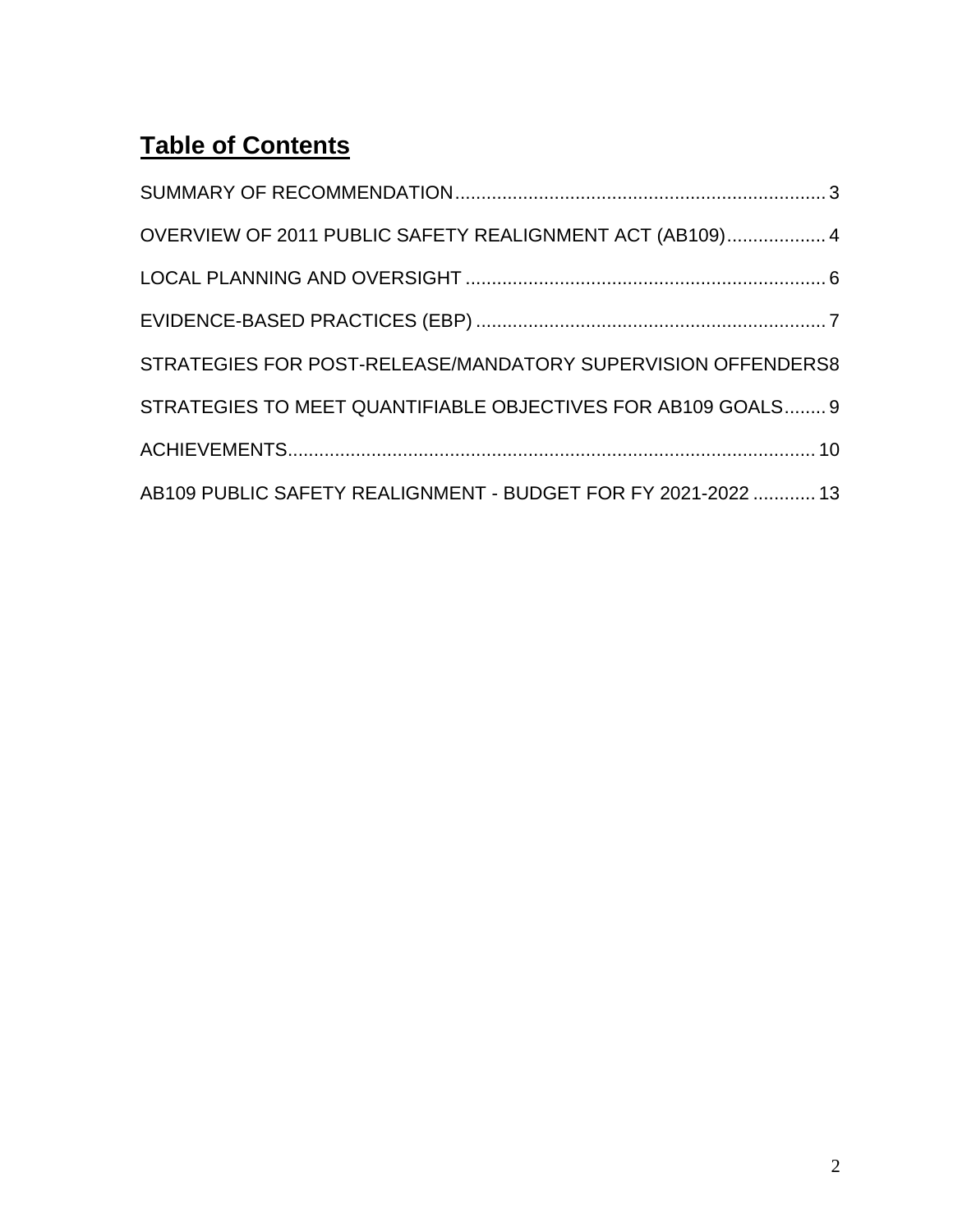## <span id="page-2-0"></span>**SUMMARY OF RECOMMENDATION**

The San Benito County Community Corrections Partnership's (CCP) mission is to assist clients in changing criminal behavior through collaborative partnerships, targeted services, and linkage to community resources. The CCP Plan is to use and devote all revenues through programs to assist in changing criminal behavior. As programs are established, the CCP will be (economically) conscious to prepare for future cost.

Post-Release Community Supervision Authority: The San Benito County Probation Department is designated as the County Agency responsible for post-release community supervision. This consists of clients supervised by local probation departments who are released back to the community after serving a sentence with the California Department of Corrections and Rehabilitation. Three probation officers will supervise approximately 80-100 clients using Evidence-Based Practices.

Treatment: The San Benito County Probation Department will be responsible for providing referrals to treatment, educational programs, and vocational programs. San Benito County Behavioral Health will provide cognitive therapy and alcohol/drug treatment to AB109 clients.

Electronic Monitoring: The San Benito County Probation Department will operate the Electronic Monitoring Program (EMP) for qualifying inmates being released from the San Benito County jail and clients on enhanced community supervision. Probation has upgraded and expanded the number of EMP units by approximately 60%, including Global Positioning Monitoring (GPS) units and alcohol monitoring units.

Work Alternative Program: The San Benito County Sheriff's Office operates this program utilizing inmates to perform work at various work sites in San Benito County such as Bolado Park, Hollister Hills, Veterans Park, the Historical Park, and the City of Hollister.

Reentry Services: The San Benito County Probation Department provides transitional planning to San Benito County Jail inmates and Post Release Community Supervision (PRCS) clients released from the California Department of Corrections and Rehabilitation.

Jail Programming: The San Benito County Sheriff's Office and Probation Department work collaboratively to provide targeted programs and services to inmates to reduce recidivism and prepare them for successful transition into the community.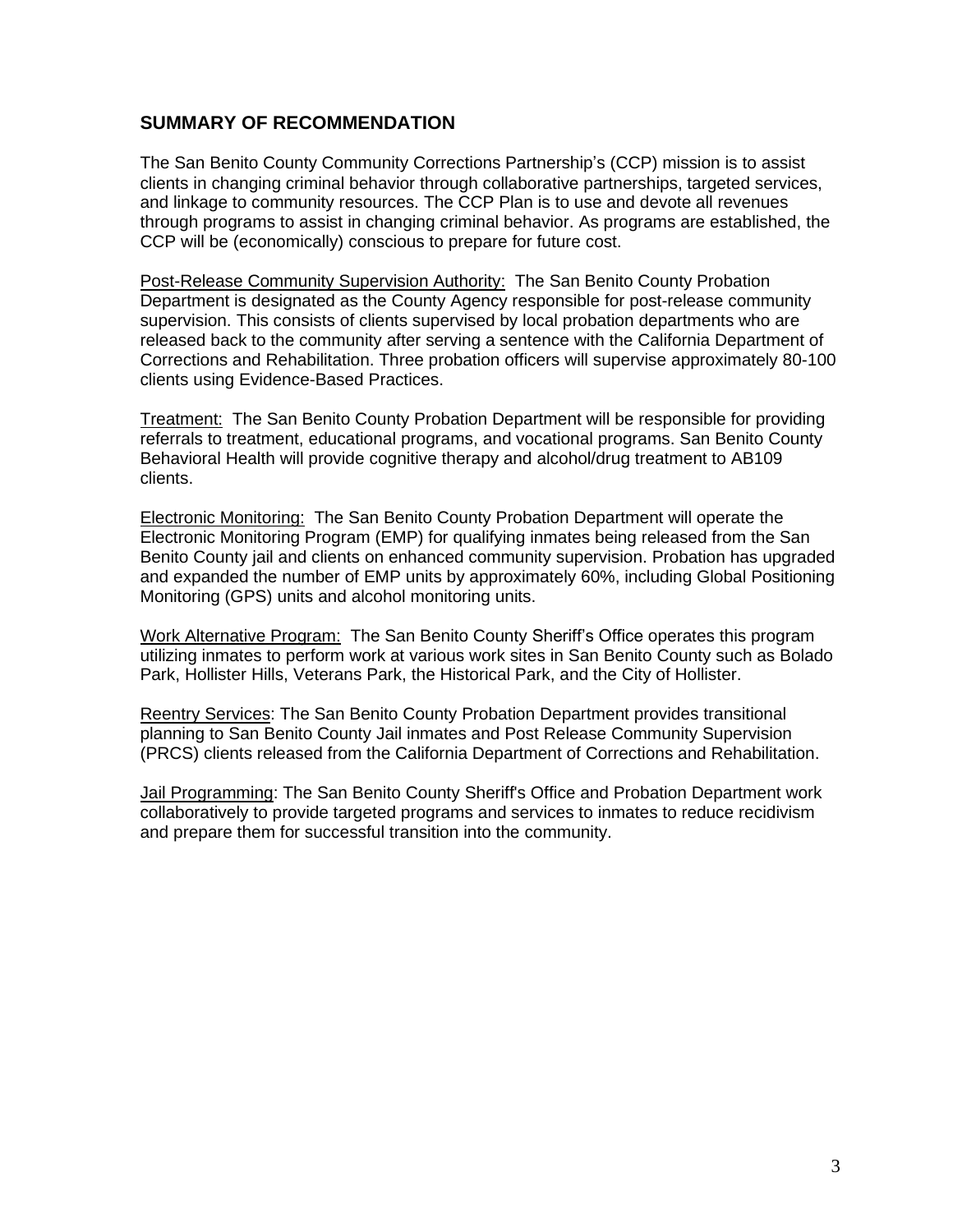## <span id="page-3-0"></span>**OVERVIEW OF 2011 PUBLIC SAFETY REALIGNMENT ACT (AB109)**

On April 4, 2011, Governor Brown signed a major piece of legislation, Assembly Bill (AB) 109, designed to create a substantial change in the criminal justice system. AB109 transfers responsibility for supervising specified lower risk inmates and parolees from the California Department of Corrections and Rehabilitation to counties. The implementation of the Public Safety Realignment Act originally started October 1, 2011.

The change was primarily linked to various California Prison legal proceedings and a monthlong trial in 2008. On August 4, 2009, a three-judge panel ordered that California cap its instate prison population in adult institutions at 137.5 percent of bed design capacity within two years. The California Community Corrections Performance Incentive Act of 2009 or Senate Bill 678 was signed by Governor Schwarzenegger on October 11, 2009. This bill recognized the historic underfunding of adult probation; therefore, sustainable funding was established based on improved probation outcomes as measured by a reduction in probation revocations committed to state prison. The bill also created a Community Corrections Partnership Committee (CCP) and its members as an advisory group for Probation's adult services program.

In addition, Section 1230 of the California Penal Code is amended to read:

- a. "Each county's local Community Corrections Partnership established pursuant to subdivision (b) of Section 1230 shall recommend a local plan to the County Board of Supervisors for the implementation of the 2011 public safety realignment."
- b. "The plan shall be voted on by an executive committee of each county's Community Corrections Partnership consisting of the Chief Probation Officer of the county as chair, a Chief of Police, the Sheriff, the District Attorney, the Public Defender, presiding Judge or his or her designee, and the department representative listed in either Penal Code Section 1230(b)(2)(G), 1230(b)(2)(H), or 1230(b)(2)(J) as designated by the County Board of Supervisors for purposes related to the development and presentation of the plan."
- c. "The plan shall be deemed accepted by the County Board of Supervisors unless rejected by a vote of four out of five, in which case the plan goes back to the Community Corrections Partnership for further consideration."
- d. "Consistent with local needs and resources, the plan may include recommendations to maximize the effective investment of criminal justice resources in evidence-based correctional sanctions and programs, including, but not limited to, day reporting centers, drug courts, residential multiservice centers, mental health treatment programs, electronic and monitoring programs, victim restitution programs, counseling programs, community service programs, educational programs, and work training programs."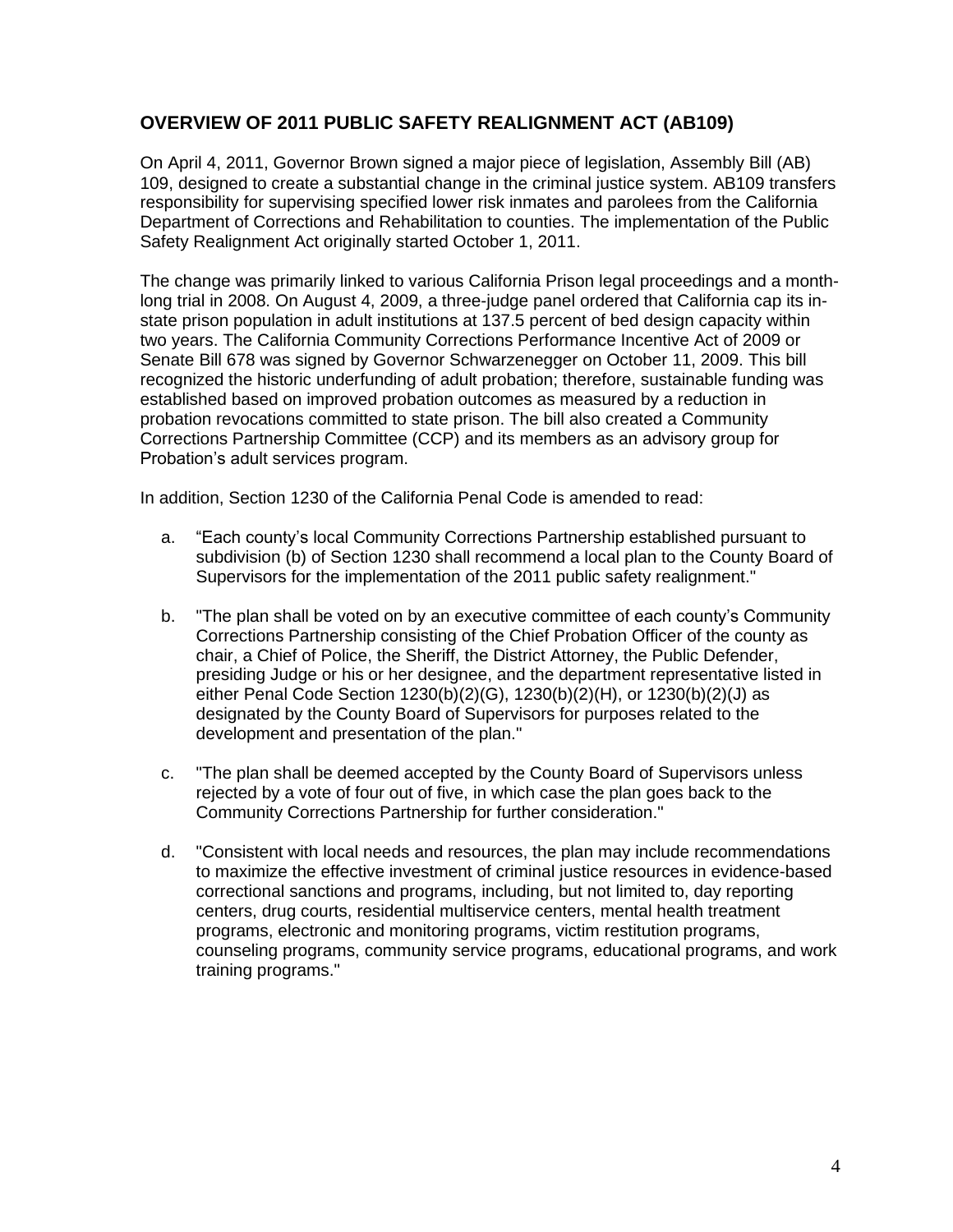#### KEY ELEMENTS OF AB109 INCLUDE:

Target Population: As of October 1, 2011, inmates released from the California Department of Corrections and Rehabilitation, after serving a commitment for non-serious, non-violent, or non-high-risk sex offenses (regardless of prior convictions), are supervised by county probation departments. This population, under Post-Release Community Supervision (PRCS), was formerly supervised by state parole. There is also a population of clients, which under Section 1170(h) of the Penal Code are not eligible for incarceration in prison but rather can serve a sentence in county jail. This group can either be ordered by the Court to serve their entire sentence in jail or be ordered to "split" the sentence between jail custody and a separate period of Mandatory Supervision (MS).

• On July 26, 2011, the San Benito County Board of Supervisors designated the Probation Department as the agency responsible for community supervision.

Additional Key Elements of AB109 include:

- Redefining Felonies: Revises the definition of a felony to include certain crimes that are punishable in jail for 16 months, two years and three years or more. Some offenses, including serious, violent, and sex offenses, are excluded. Sentences for those offenses will continue to be served in state prison.
- Post-Release Community Supervision (PRCS): Clients released from state prison on or after October 1, 2011, after serving a sentence for an eligible offense, shall be subject to, for a period not to exceed three years, post-release community supervision provided by the San Benito County Probation Department. A PRCS client may be terminated from supervision after six months to a year if no new violations have been committed and no custody sanctions have been imposed.
- Revocations Heard and Served Locally: Post-release community supervision and parole revocations will be served in local jails (by law, maximum revocation sentence is up to 180 days), except for paroled clients serving a life sentence and who have a revocation term of greater than 30 days. The local courts will hear revocations of post-release community supervision, while the Board of Parole will conduct parole violation hearings in jail.
- Changes to Custody Credits: Jail inmates will be able to earn four days of credit for every two days served. Time spent on home detention (i.e., electronic monitoring) is credited as time spent in jail custody. Pursuant to Penal Code section 4019.
- Alternative Custody: Penal Code Section 1203.016 has been expanded to authorize electronic monitoring for inmates committed to the county jail allowing them to voluntarily participate or involuntarily be placed in a home detention program during their sentence in lieu of jail confinement.
- Graduated/Intermediate Sanctions: Penal Code Section 1203.35 requires counties to use a range of community-based punishment and intermediate sanctions other than jail incarceration alone. The San Benito County Probation Department will be utilizing a response matrix of sanctions and incentives to determine appropriate interventions.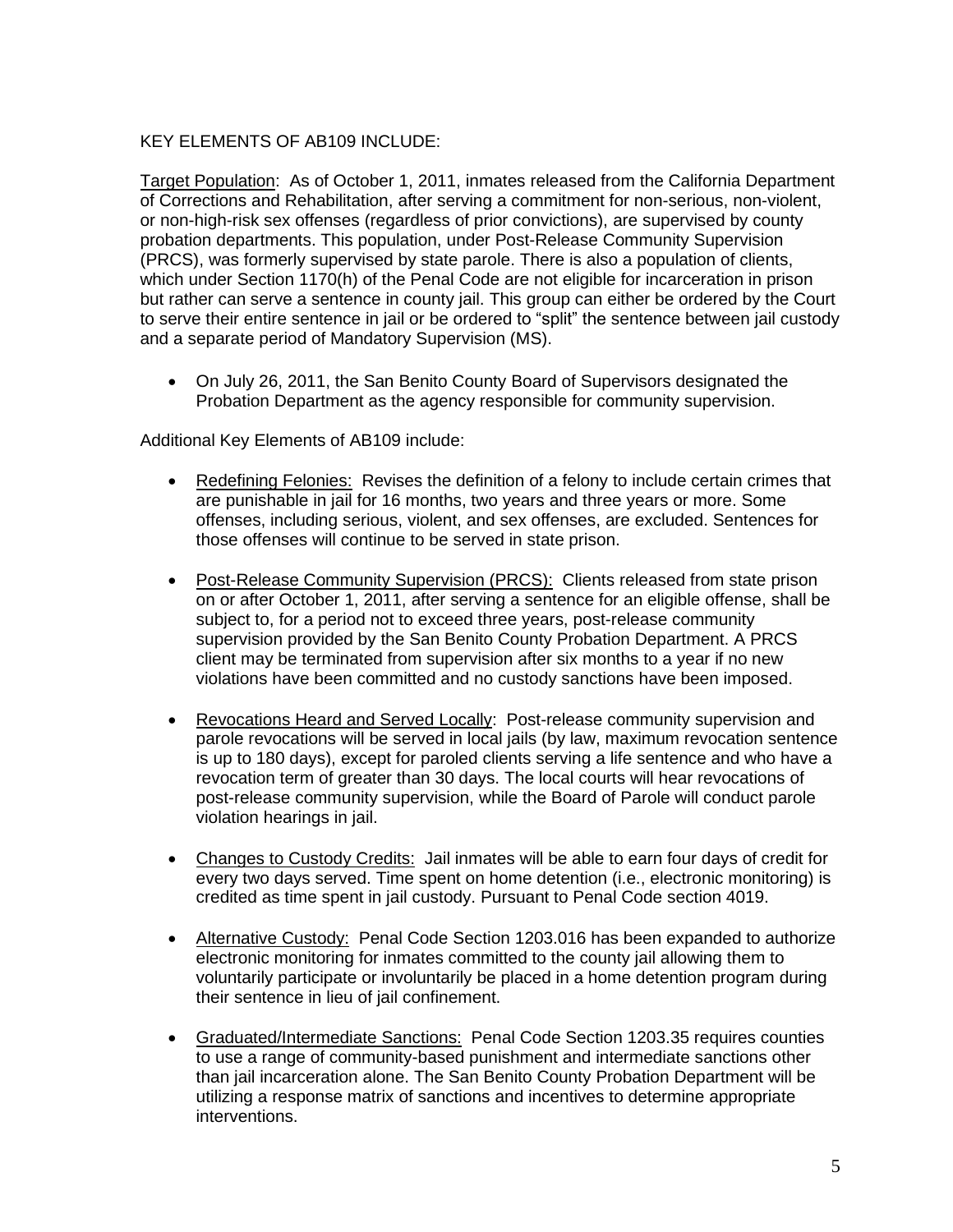## <span id="page-5-0"></span>**PLANNING AND OVERSIGHT**

#### A. COMMUNITY CORRECTIONS PARTNERSHIP (CCP)

The CCP Executive Committee oversees the realignment process and advises the Board of Supervisors in determining funding and programming for the various components of the plan. Voting members of the Executive Committee include: a Judge (appointed by the Presiding Judge); Chief Probation Officer; County Sheriff; District Attorney; Chief of Police; Public Defender; and Director of Behavioral Health.

This plan was developed by the CCP Executive Committee members, their designees, and other key partners. Meeting attendees included:

Hon. J. Omar Rodriquez, Presiding Judge, Superior Court Candice Hooper, District Attorney Eric Taylor, Sheriff Carlos Reynoso, Chief of Police, Hollister Police Department Daniel Martin, Public Defender Alan Yamamoto, Director, Behavioral Health Joseph A. Frontella Jr., Chief Probation Officer (Chair) Bea Gonzales, San Benito County Board of Supervisors Ray Espinosa, County Administrative Officer Tracey Belton, Director, San Benito Co. Health and Human Services Agency Tony Lamonica, Captain Jail Commander Renée Hankla, Reentry Services Program Manager Krystal Lomanto, Superintendent, San Benito County Office of Education Diane Ortiz, Hollister Youth Alliance Patricia Salcedo, Victim Witness Assistance Program Enrique Arreola, Deputy Director, Community and Workforce Development

#### B. PUBLIC SAFETY REALIGNMENT FUNDING

The formula establishing statewide funding for Public Safety Realignment (AB109) implementation was developed by the California Department of Finance and agreed to by the County Administrative Officers Association of California (CAOAC) and the California State Association of Counties (CSAC). Fiscal year funding available through AB109 is based on a weighted formula containing three elements:

- 60% based on the estimated average daily population (ADP) of offenders meeting AB109 eligibility criteria.
- 30% based on U.S. Census Data pertaining to the total population of adults ages 18 through 64 in the County as a percentage of the statewide population; and
- 10% based on the SB678 distribution formula.

San Benito County Public Safety Realignment funding will serve approximately 120 offenders.

## C. ADDITIONAL FUNDING FOR REVOCATION CASES

Under AB117, a budget trailer bill accompanying the 2011 Budget Act, the Superior Court's role in criminal realignment previously outlined under AB109 has been substantially narrowed to handle only the final revocation process for clients who violate their terms or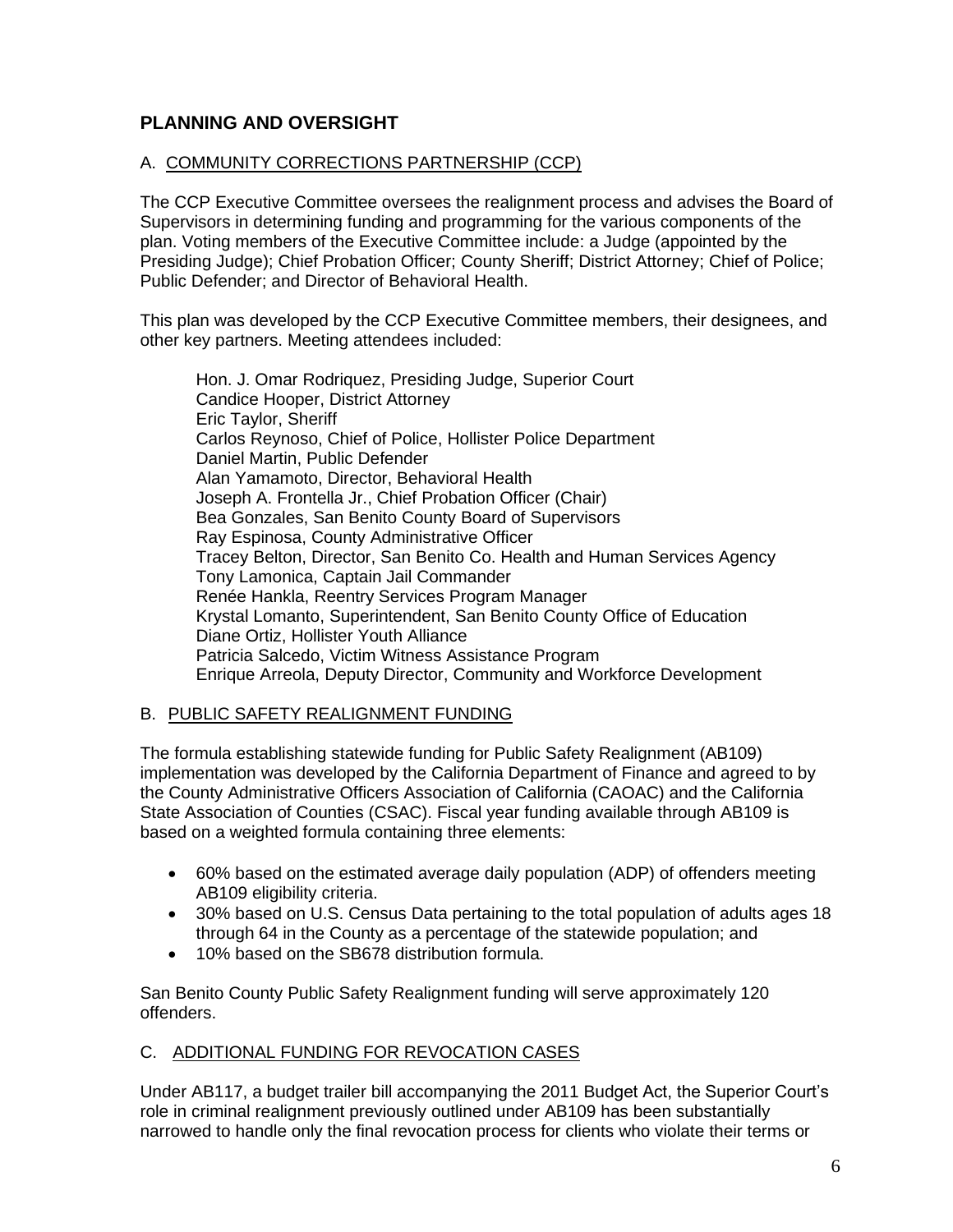conditions of post-release community supervision or parole. The Court will be greatly impacted and will assume responsibility for post-release community supervision revocation hearings. AB117 also delays the Court's role in revocation proceedings for persons under State parole supervision and serious and violent parole violations.

District Attorney/Public Defender: Funding is intended to cover costs associated with the revocation hearings for those on post-release community supervision during each fiscal year. Per statute, these funds are to be divided equally between the District Attorney and Public Defender's offices. Realignment has increased the workload of the District Attorney's office. Specifically, prosecutors are responsible for reviewing and prosecuting violations of post-release community supervision and mandatory supervision clients as well as any new criminal cases arising out of conduct that may be the basis for these violations. This increased workload requires prosecutors to spend additional time reading investigation reports and reviewing evidence as well as making more court appearances for arraignments, settlement discussions, and evidentiary hearings.

## <span id="page-6-0"></span>**EVIDENCE-BASED PRACTICES (EBP)**

San Benito County Probation applies Evidence-Based Practices (EBP) to client assessment, supervision, and intervention. EBP is the objective, balanced and responsible use of current research and the best available data to guide policy and practice decisions, to improve outcomes for clients, victims, communities, and key stakeholders.

Principles of Evidence-Based Practice:

- 1. Assess Actuarial Risk/Needs: A risk/needs assessment will be conducted utilizing a validated tool to identify risk to reoffend and criminogenic needs.
- 2. Enhance Intrinsic Motivation to Change: Utilizing the Motivational Interviewing (MI) counseling approach to elicit behavior change by helping clients explore and resolve ambivalence.
- 3. Target Interventions: Develop a case plan using the risk-need-responsivity model with specific and targeted interventions to advance client goals and reduce risk to society.
- 4. Skill Train with Directed Practice: Skills are taught to the client and are practiced and/or role-played. Cognitive behavioral treatment methods are used to promote pro-social behavior.
- 5. Increase Positive Reinforcements: Positive reinforcement is the key to influencing successful behavior change—delivering rewards, affirmations, and incentives for accomplishments encourages clients to adopt prosocial attitudes.
- 6. Engage Ongoing Support in Natural Communities: In order for clients to maintain positive behavior change, a strong support system and meaningful connections within their natural communities (significant others, family members, mentors, employers, teachers, spiritual leaders, etc.) can help reinforce prosocial attitudes and enhance motivation to change.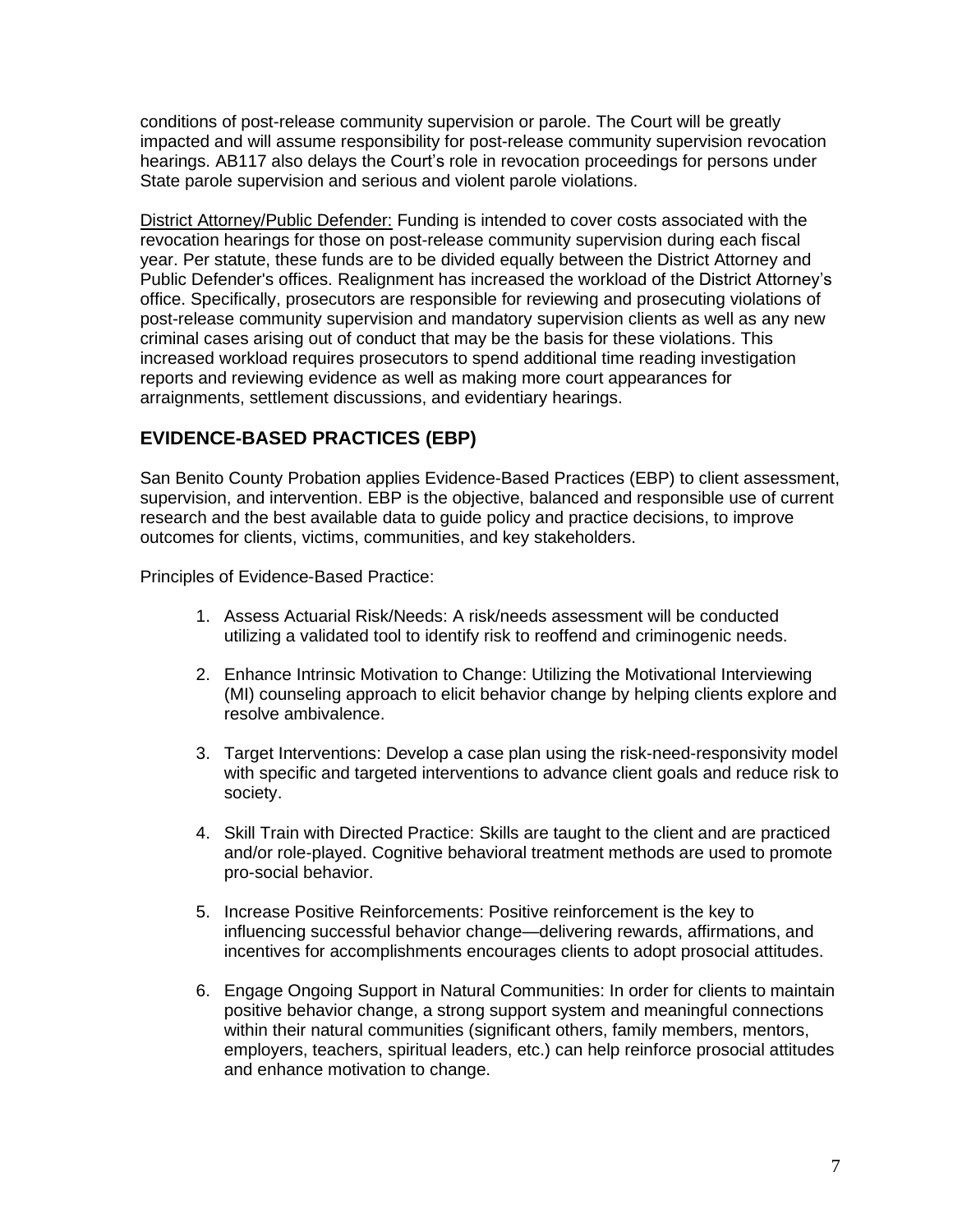- 7. Measure Relevant Processes/Practices: Using accurate and detailed case documentation, establish a formal and valid mechanism to measure outcomes on a routine basis to assess client change and cognitive skill development.
- 8. Provide Measurement Feedback: Providing feedback to clients regarding their progress encourages accountability and is associated with enhanced motivation for change, lower treatment attrition, and improved outcomes.

#### **Probation Department – Implementation Plan**

The San Benito County Probation Department has developed a plan to target the realigned population. Three probation officers will supervise the PRCS and Mandatory Supervision targeted population of approximately 80 clients.

This will include:

- a. Collaboration with the California Department of Corrections and Rehabilitation. (CDCR), San Benito County Jail and San Benito County Superior Court.
- b. Assessments and supervision planning prior to release from custody.
- c. Reviewing case files.
- d. Verifying residency.
- e. Creating a case plan (with procedures designed to incorporate Evidence-Based Practices (EBP) principles for effective, targeted interventions).
- f. Conducting Risk/Needs Assessments.
- g. Reentry Services (referrals to education, vocational training/employment services, and housing resources).

This includes the full range of options for community supervision; intensive supervision with routine home visits, office visits, urinalysis, and referrals for counseling and treatment as needed.

## <span id="page-7-0"></span>**STRATEGIES FOR POST-RELEASE/MANDATORY SUPERVISION OFFENDERS**

Probation has been designated as the county agency responsible for administering programs directed to post-release community supervision population. A full range of options for community supervision including:

- 1. Intensive community supervision (with routine home visits)
- 2. Electronic monitoring
- 3. Substance abuse treatment (inpatient and outpatient)
- 4. Mental Health treatment
- 5. Batterer's intervention services
- 6. Drug & alcohol testing
- 7. Cognitive behavioral interventions
- 8. Community service
- 9. Reentry planning/case management

Graduated/Intermediate sanction strategies for violating supervision conditions may include:

- 1. Imposition of up to 10 days jail (flash incarceration)
- 2. Increased supervision and reporting requirements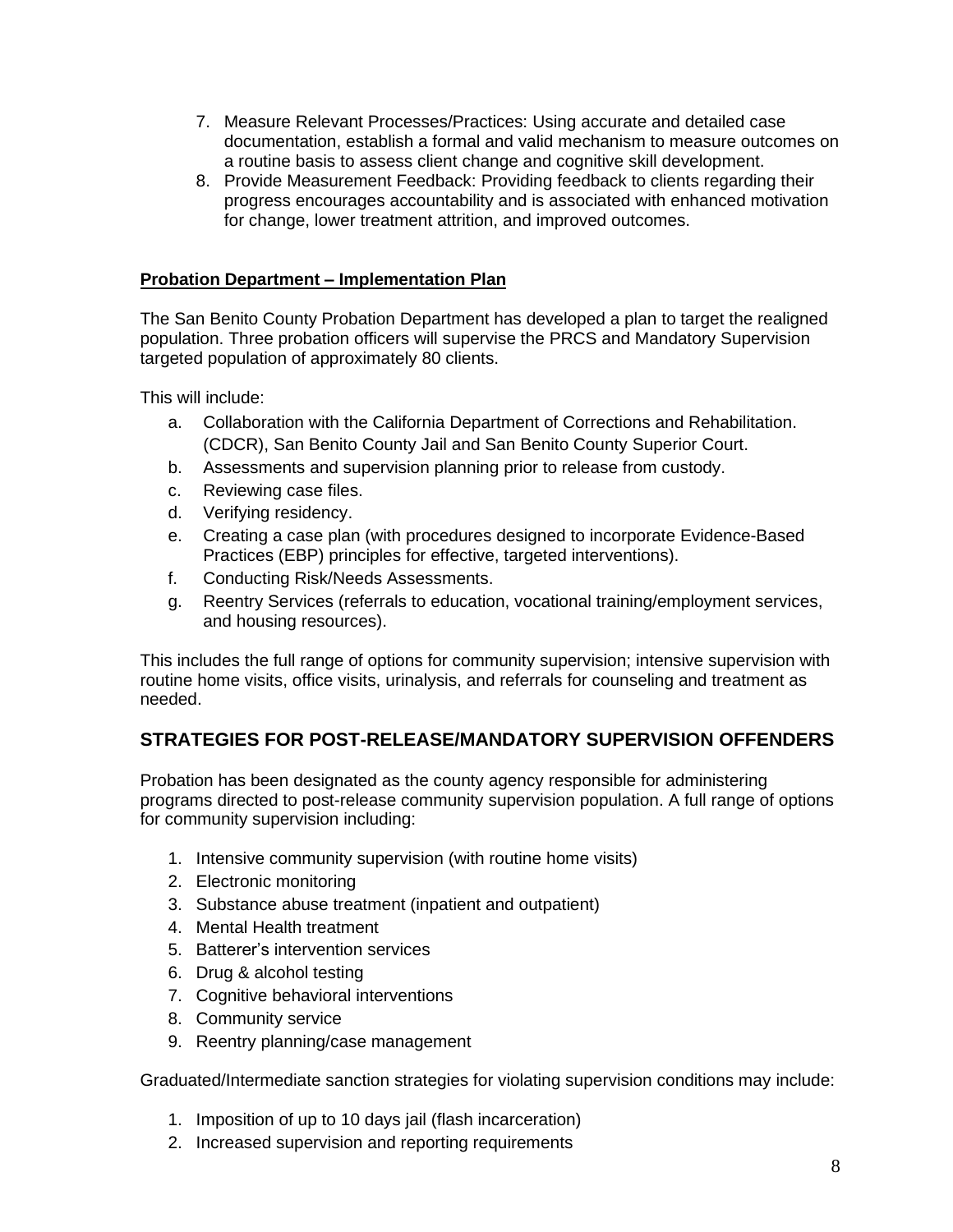- 3. Increased drug and alcohol testing
- 4. Referrals to other services such as:
	- a. Community service
	- b. Self-help alcohol/drug groups
	- c. Education
	- d. Employment training and preparation
- 5. Curfew
- 6. EMP/GPS Monitoring
- 7. Cognitive interactive journals

The term "post-release community supervision" implemented for clients released from state prison will not exceed three years. These clients may be discharged following the mandatory term of six months to one year of successful community supervision with no violations. Client's revocations or custody sanctions will be served in the local county jail. Post-release community supervision will be consistent with evidence-based practices demonstrated to reduce recidivism. Probation will utilize the Static Risk/Offender Needs Assessments (SRA/ONA) to determine appropriate case planning strategies.

Probation has invested in establishing evidence-based supervision and intervention practices proven effective in reducing recidivism and improving outcomes. Probation staff have been trained in the EBP principles and actively practice the concepts. At the forefront, EBP probation supervision are concepts of risk, need and responsivity (the practice of assessing and identifying criminogenic risk factors contributing to ongoing criminal behavior).

## <span id="page-8-0"></span>**STRATEGIES TO MEET QUANTIFIABLE OBJECTIVES FOR AB109 GOALS**

Funding allows Probation to continue to utilize intervention and treatment services to ensure services meet the needs of each client, utilizing multi-agencies, and a coordinated approach to services.

After the SRA/ONA are completed, the Probation Officer will work collaboratively with the client to create case plan goals that best address the top identified criminogenic needs. The Probation Officer and/or Reentry Case Manager will then refer to community resources/services, provide case management and supervision, and determine appropriate incentives and sanctions key in behavior modification.

#### JAIL SERVICES

It is vital and beneficial to begin treatment and services prior to clients being released to enable consistency in services and helps individuals be better prepared for their transition to the community. By assessing client needs and initiating programming while in-custody, the transition to a community-based program is seamless and behavior change is expedited. AB109 funding provided the opportunity to ensure in-custody program and continuation of services occur through the hiring of a Reentry Program Manager and Reentry Case Manager.

A wide array of programs is available for inmates at the San Benito County Jail. They have been designed not only to enhance the safety and order of the jail, but also to improve public safety by preparing inmates to be more productive and successful upon release.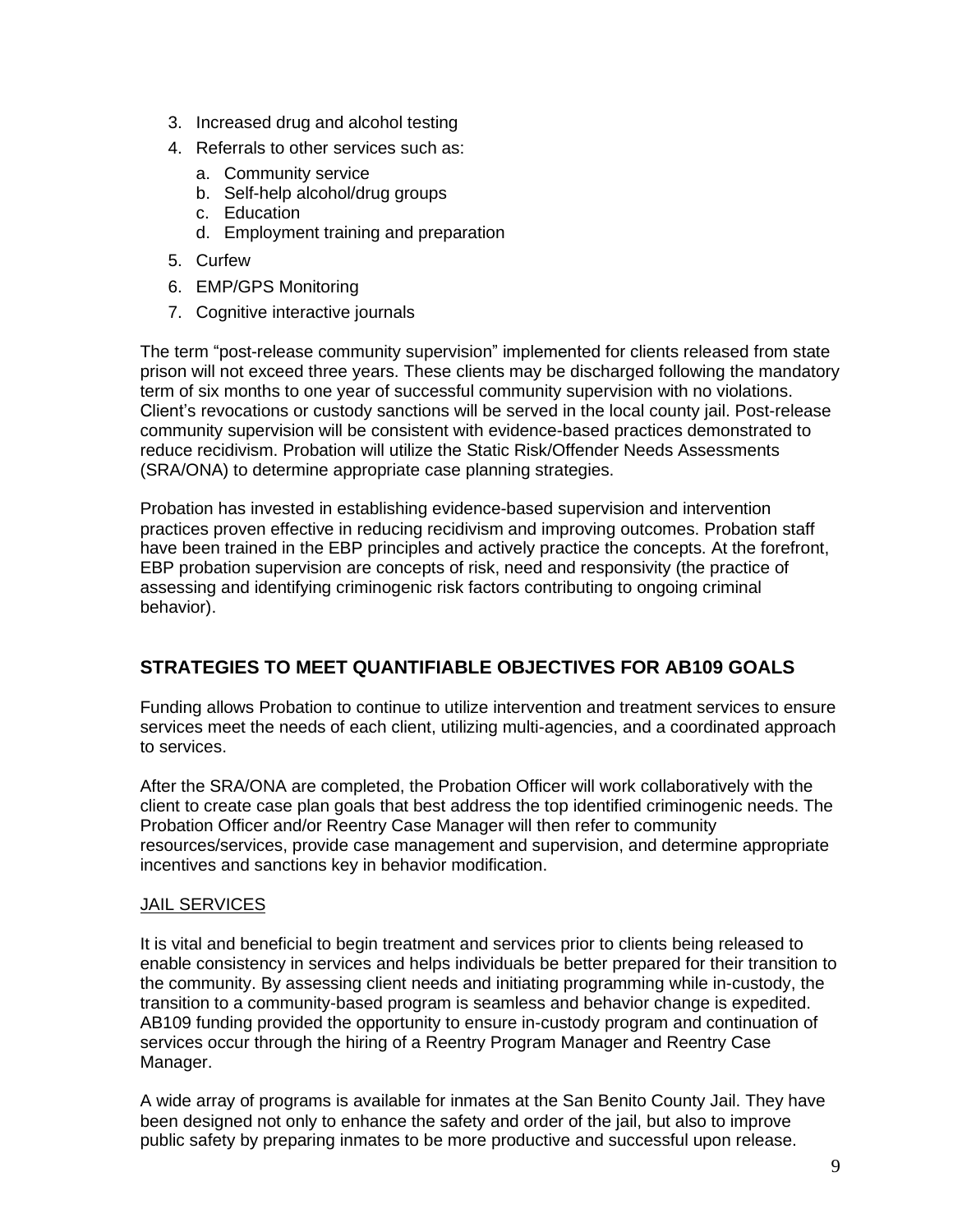Inmates can participate in program opportunities that target the issues most likely to result in ongoing criminal behavior, including anti-social attitudes, impulsive behavior, education, vocational training, drug and alcohol abuse, and skill deficits. Inmates who are coping with chronic mental illness or developmental disorders can participate in treatment activities if deemed appropriate by the jail's medical health care provider.

#### REENTRY SERVICES

The San Benito County Probation Department's Next Steps Reentry Services Program is designed to reduce recidivism by focusing on higher risk clients and targeting risk factors that contribute to criminal behavior before and after release from custody.

Transition planning begins with inmates who have been in custody a minimum of 30 days. The Reentry case manager facilitates a reentry class (both in and out of custody) and meets individually with inmates to assess and plan for successful release including housing, employment, education, substance use/mental health treatment, medical benefits, and transportation. Case management support is available for 30 days post release for those not on probation supervision.

#### BEHAVIORAL HEALTH SERVICES

San Benito County Behavioral Health (SBCBH) is a consolidated Behavioral Health Department offering substance use disorders (SUD) and mental health services to county residents. The AB109 project builds and expands upon existing collaboration and coordinated service delivery between Behavioral Health and Probation. This collaboration supports improvement of treatment strategies to meet objectives of the AB 109 focused service programs that assist clients to achieve positive outcomes. Timely client treatment plans, along with probation review and monitoring and often supervision through the judicial court system, will guide services and provide a roadmap for designing effective treatment plans and services to meet individual needs.

The SUDS service programs offer the AB-109 services eligible population a range of services including prevention, outpatient individual and group services, a network of contracted services that include detox, Medication Assisted Treatment (MAT), Intensive Outpatient Program (IOP), Sober Living Environments (SLE), licensed residential treatment services, aftercare support, inmate treatment programs and Drug Court.

The Mental Health services provided for the AB-109 eligible population include an adult drop-in center offering social model programs, individual, family, or group counseling, crisis intervention, case management, medication evaluation and treatment for outpatient services and the jail inmate population and a Mentally Ill Offender Diversion Reentry Court.

## <span id="page-9-0"></span>**ACHIEVEMENTS**

In a collaborative effort, the Sheriff's Office, Hollister Police Department, District Attorney's Office, and the Probation Department, implemented the Special Intelligence Unit (SIU). The unit was developed due to the community experiencing an increase in violent, gun related, crimes. Some of which were closely related to gang activity. Contributing factors of gang activity may include an increase in population and the relocation of individuals, associated with gangs, into the community. SIU will work to promote a safer community and increase community awareness through prevention, intervention, and suppression efforts. The development of the unit includes the hiring of one full time probation officer, one sheriff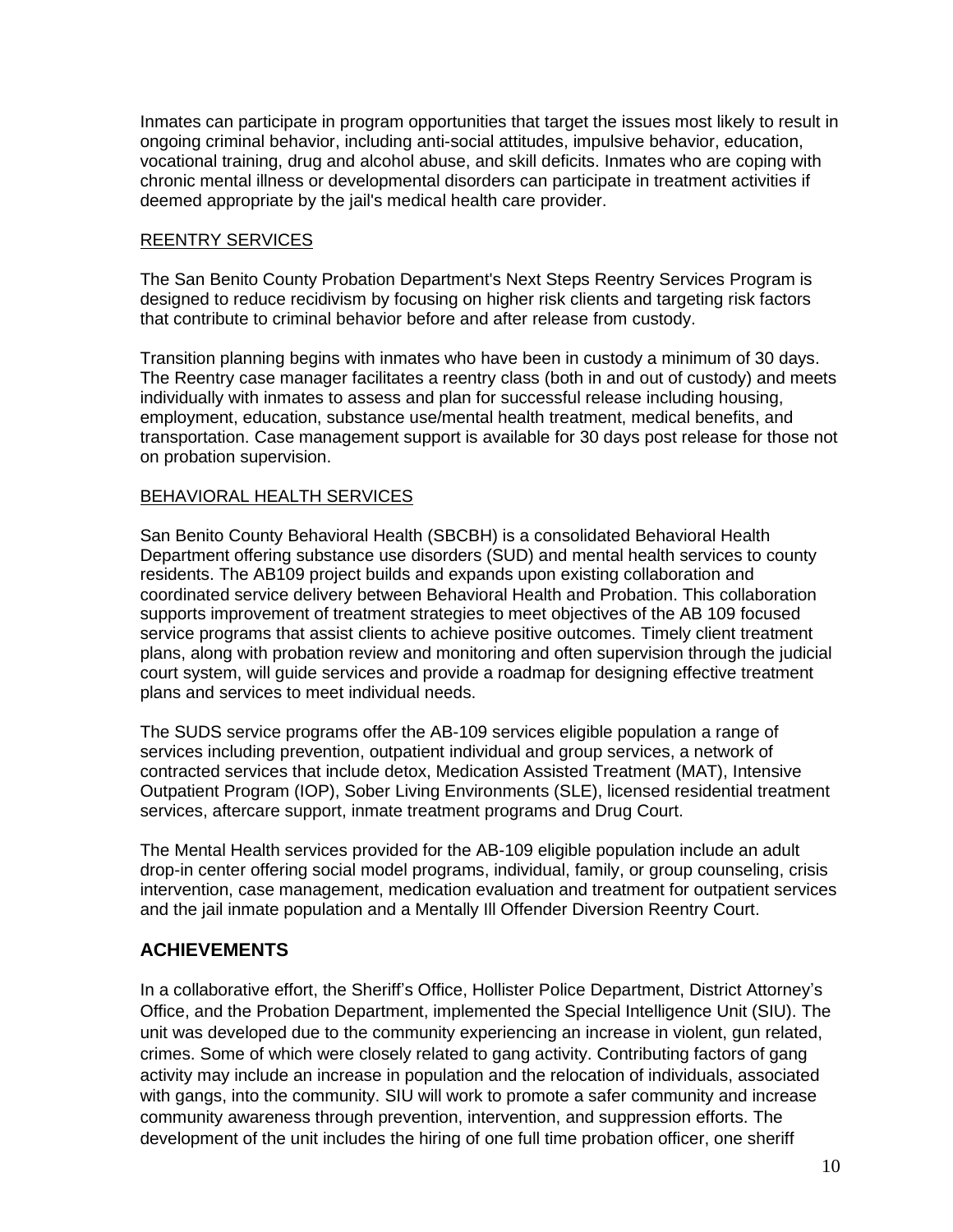deputy, one deputy district attorney, and a police **officer.** SIU will utilize equipment such as an unmarked vehicle and computers while working with the community. The unit will work collaboratively on collecting relevant information as related to community safety and the suppression of gang related violence.

#### **San Benito County Sheriff's Office**

Since the implementation of AB109 (Realignment) in 2011, the Community Corrections Partnership (CCP) has provided ongoing funding for two AB109 Deputy Correctional Officers. These two AB109 officers coordinate visiting, assist with coordination of and supports correctional rehabilitate programing for inmates using a risk assessment tool, interview persons arrested for criminal offenses and use a combination of established criteria, background data, and judgment to formulate recommendations for pre-trial release assignment, to electronic monitoring, work furlough program, process District Attorney book and release bookings, will provide positive role models for inmates, engage with inmates regarding rehabilitative programing, and reinforce positive choices and changes in inmate behavior.

In 2017, the county broke ground on its long-awaited jail expansion project (AB 900). With the new expansion and upgrades needed for the existing jail, CCP provided funding for improvements, additional safety equipment, inmate software, and educational material for inmates. The following are areas that CCP has funded for the Sheriff's Office existing jail and new rehabilitation facility:

- Body Worn Cameras.
- In-car video system in patrol vehicles.
- TracNet Jail Management System: Tracks booking process, warrants and charges, court appearances, housing assignments, work release, discipline, movement, and medical intake. Data from TracNet can also be shared easily between Probation and local Law Enforcement agencies.
- Equivant Northpointe Suite Classification Management: The classification system holds the Inmate Decision Tree to help inform critical decisions and mitigate the risk to the jail facility, staff, and inmates. This tool provides critical inmate insights, helping manage inmate behavior, misconducts, and housing assignments. It also will assist officers in determining program eligibility, reentry management and PREA compliancy.
- Jail Kitchen Repair: Repaired kitchen facility in order to cook fresh food for inmates.
- Upgrading and replacing existing jail security electronics.
- Purchasing laptop computers for educational classes and vocational training.
- Funding for a full-time Licensed Marriage and Family Therapist (LMFT) to provide Mental Health support services.

## Probation Department

The AB109 funds have allowed the Probation Department to hire three (3) Deputy Probation Officers, one (1) Reentry Program Manager, one (1) Reentry Case Manager, and two (2) Probation Aides, specifically assigned to the Adult/Field Divisions. These positions support the increased work associated with PRCS, Mandatory Supervision, and felony probation clients. These additional staff members play a vital role in the Department's success in meeting mission critical goals and in the implementation of programs.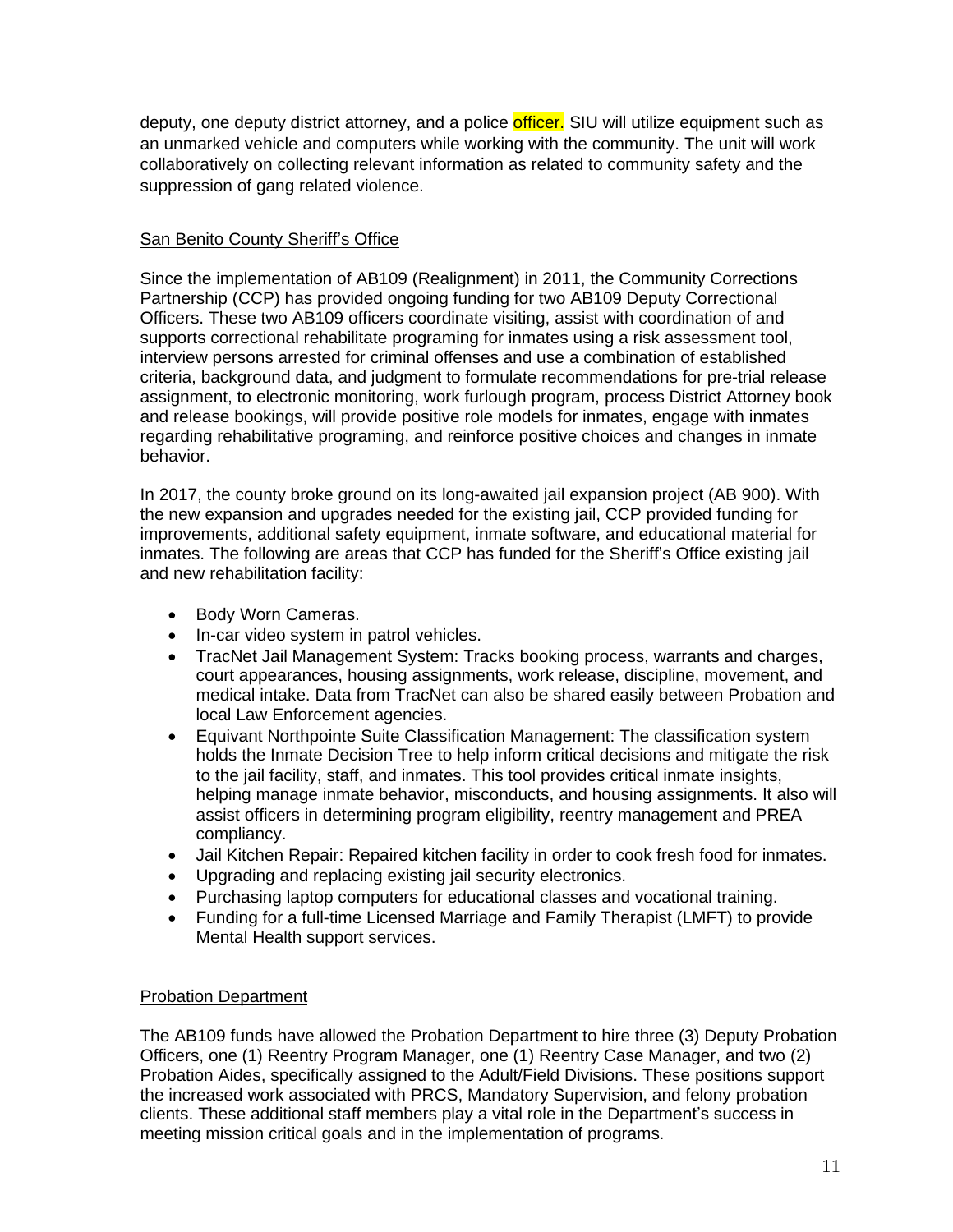Regardless of the supervision status, certain supervision principles are universal. This includes managing caseload sizes with the goal of continuing to improve the officer-to-client ratio. The smaller this ratio with high-risk clients, the more capable officers can be in maximizing the effectiveness of evidence-based practices.

#### **Moving Forward**

The CCP is committed to the success of the Realignment by taking actions supported by EBP and best practices. Every entity involved in the implementation has been engaged and worked together to make the Realignment transition as successful as possible. Making Realignment successful includes collection of data, communication between community partners and the collaboration to find solutions which best benefits San Benito County.

| Time period                 | <b>PRCS Packets</b><br>Received | PRCS population*<br>(as of October 2020) | <b>Offenders</b><br>Sentenced to MS | MS Population*<br>(as of October<br>2020) |
|-----------------------------|---------------------------------|------------------------------------------|-------------------------------------|-------------------------------------------|
| July 1, 2020 -June 30, 2021 | 16                              | 70                                       | 42                                  | 38                                        |

#### **Table 1 – PRCS and Mandatory Supervision Offenders (Sentenced under 1170-h)**

#### **Table 2 - AB109 Population impacts to San Benito County Sherriff's Office (SBC Jail)**

| <b>Time Period</b>              | Parole Violators<br>Received | <b>Probation PRCS</b><br>Violators PC 3455(A) | <b>Probation Flash</b><br>Violators PC 3454(c) | Total AB109<br>Population<br>Impact to<br><b>SBCSO</b> |
|---------------------------------|------------------------------|-----------------------------------------------|------------------------------------------------|--------------------------------------------------------|
| December 2020 -December<br>2021 | 24                           | 42                                            |                                                | 73                                                     |